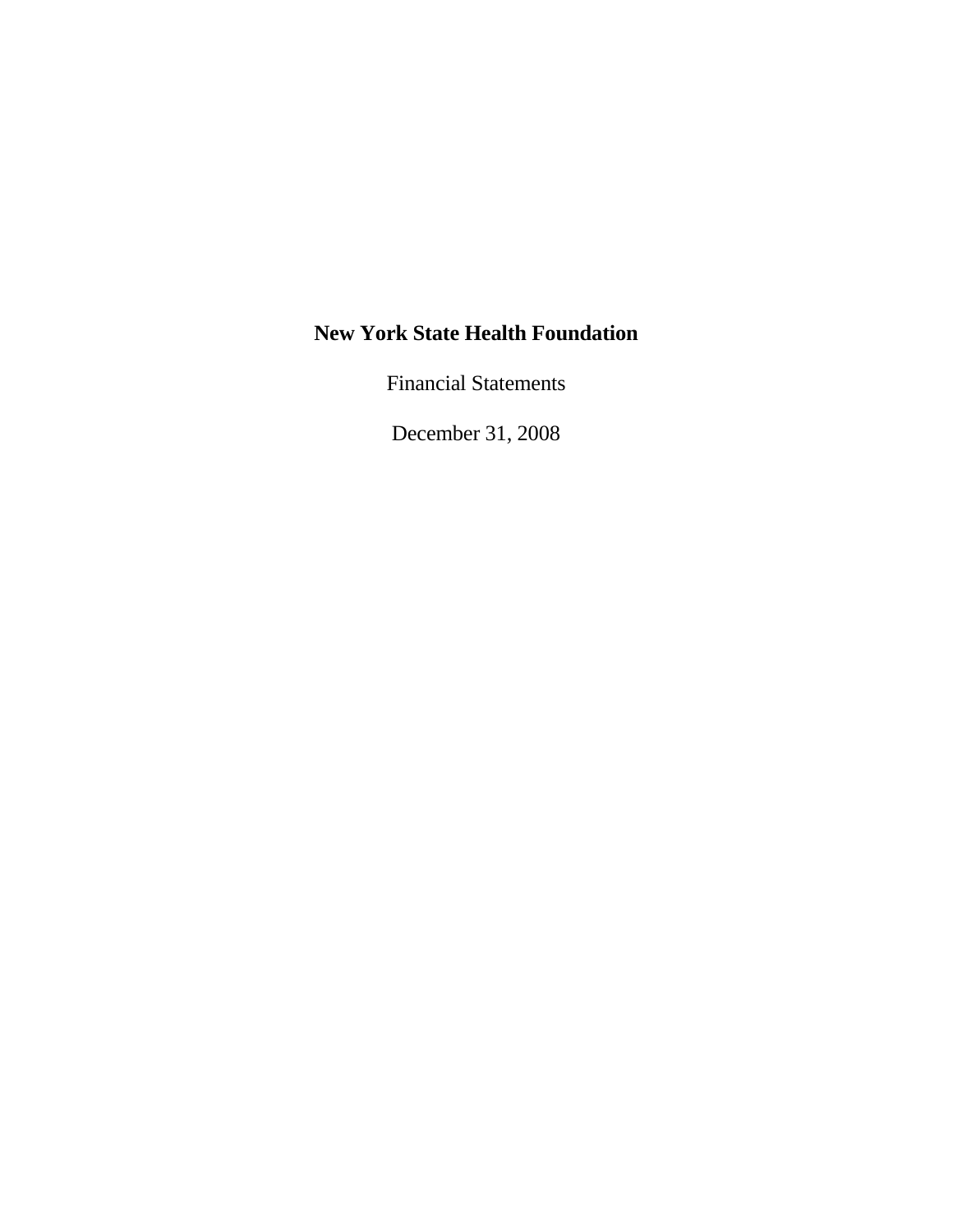

## **Independent Auditors' Report**

## **Board of Directors New York State Health Foundation**

We have audited the accompanying statements of financial position of New York State Health Foundation (the "Foundation"), formerly The New York Charitable Asset Foundation, as of December 31, 2008 and 2007, and the related statements of activities and cash flows for the years then ended. These financial statements are the responsibility of the Foundation's management. Our responsibility is to express an opinion on these financial statements based on our audits.

We conducted our audits in accordance with auditing standards generally accepted in the United States of America. Those standards require that we plan and perform the audit to obtain reasonable assurance about whether the financial statements are free of material misstatement. An audit includes consideration of internal control over financial reporting as a basis for designing audit procedures that are appropriate in the circumstances, but not for the purpose of expressing an opinion on the effectiveness of the Foundation's internal control over financial reporting. Accordingly, we express no such opinion. An audit also includes examining, on a test basis, evidence supporting the amounts and disclosures in the financial statements, assessing the accounting principles used and significant estimates made by management, as well as evaluating the overall financial statement presentation. We believe that our audits provide a reasonable basis for our opinion.

In our opinion, the financial statements referred to above present fairly, in all material respects, the financial position of New York State Health Foundation as of December 31, 2008 and 2007, and the changes in its nets assets and its cash flows for the years then ended in conformity with accounting principles generally accepted in the United States of America.

Our audits were made for the purpose of forming an opinion on the basic financial statements taken as a whole. The supplemental schedule on page 10 is presented for the purpose of additional analysis and is not a required part of these basic financial statements. Such information for 2008 has been subjected to the audit procedures applied in the audit of the basic financial statements and, in our opinion, is fairly presented in all material respects in relation to the basic financial statements taken as a whole. The supplemental information for 2007 was derived from the Foundation's 2007 financial statements on which we issued our report dated April 21, 2008.

O'Common Davies Munns & Dobbins, LAP

New York, New York April 29, 2009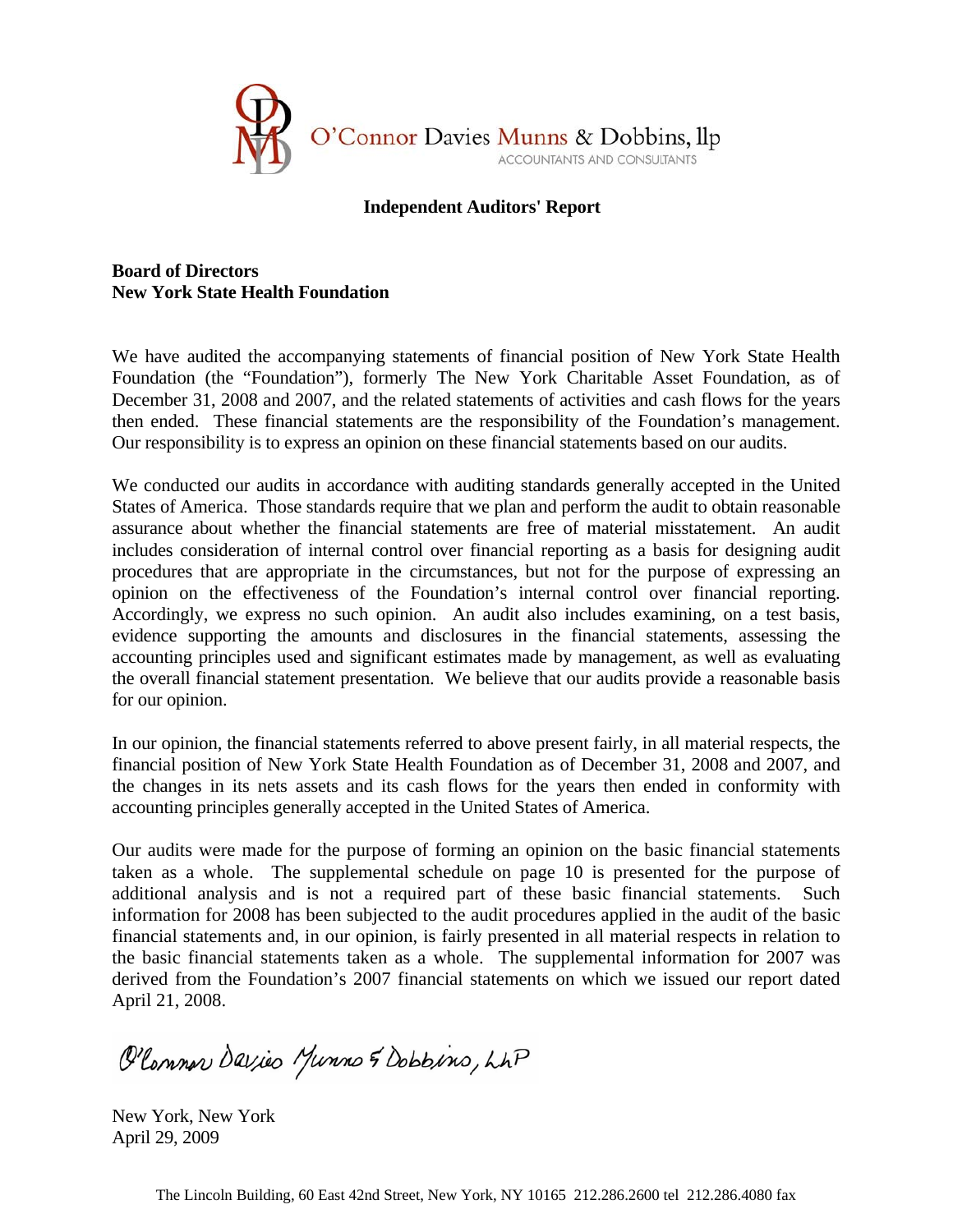# Statements of Financial Position

December 31,

|                                                  | 2008             | 2007              |
|--------------------------------------------------|------------------|-------------------|
| <b>ASSETS</b>                                    |                  |                   |
| Cash and cash equivalents                        | \$<br>8,981,563  | \$<br>4,751,644   |
| Accrued investment income                        | 1,064,076        | 1,885,425         |
| Program related investments                      | 1,188,592        |                   |
| Prepaid expenses                                 | 38,913           | 94,972            |
| Prepaid federal excise tax                       | 25,000           | 105,000           |
| Investments                                      | 292,939,456      | 294,841,932       |
| Deposits                                         | 54,842           | 54,842            |
| Property and equipment, net                      | 174,031          | 210,254           |
|                                                  | \$ 304,466,473   | \$ 301,944,069    |
| <b>LIABILITIES AND NET ASSETS</b><br>Liabilities |                  |                   |
| Accounts payable and accrued expenses            | \$<br>206,208    | \$<br>203,444     |
| Grants payable, net                              | 13,429,976       | 6,595,637         |
| Deferred rent                                    | 39,153           | 39,928            |
| Deferred federal excise tax                      | 352,050          | 310,000           |
| <b>Total Liabilities</b>                         | \$<br>14,027,387 | 7,149,009         |
| <b>Net Assets</b>                                | 290,439,086      | 294,795,060       |
|                                                  | 304,466,473<br>S | 301,944,069<br>\$ |

# See notes to financial statements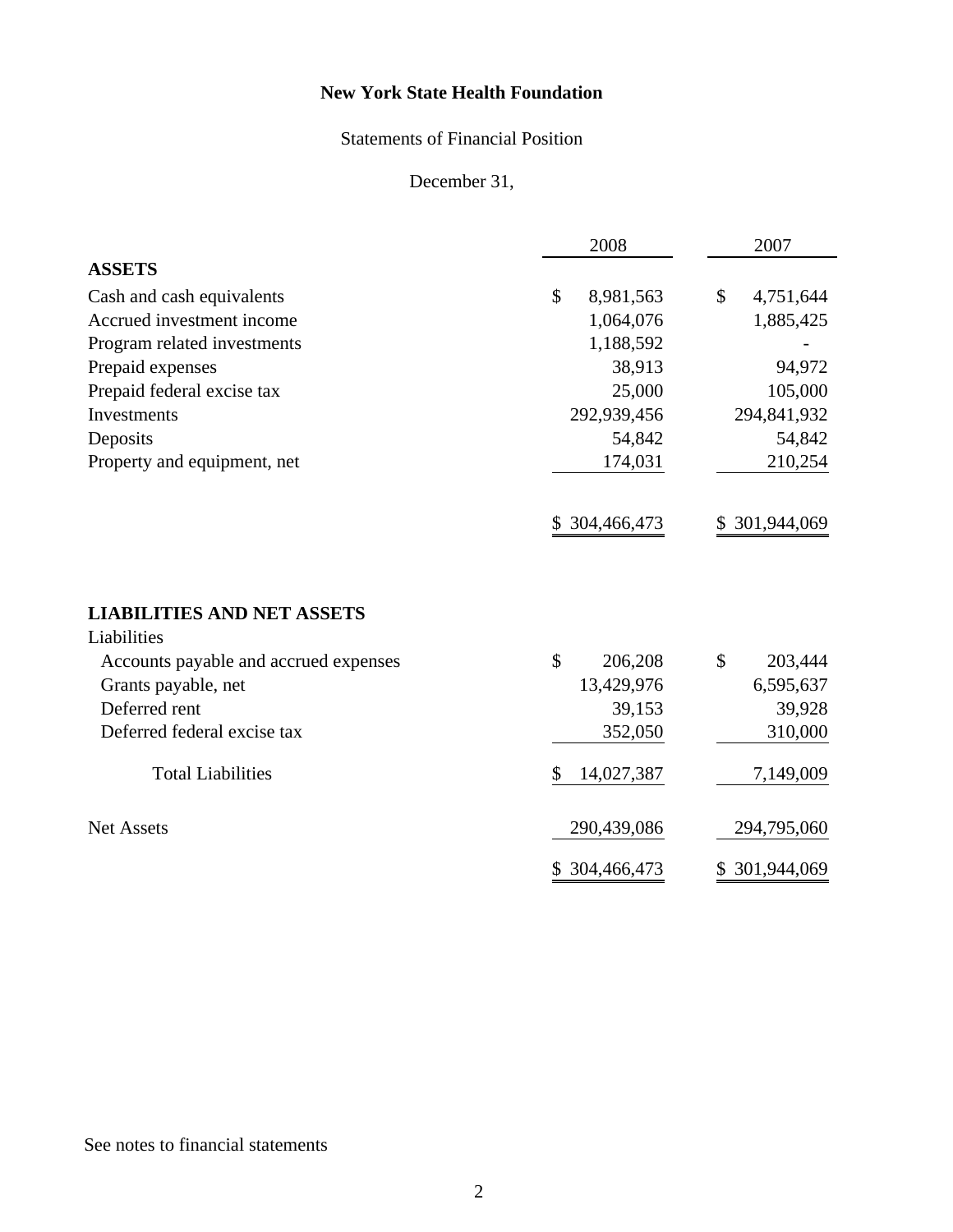# Statements of Activities

# Years Ended December 31,

|                                            | 2008             | 2007             |
|--------------------------------------------|------------------|------------------|
| <b>INVESTMENT INCOME</b>                   |                  |                  |
| Interest and dividends                     | \$<br>11,721,806 | 11,286,540<br>\$ |
| Net realized gain from sale of investments | 222,203          | 1,409,105        |
|                                            | 11,944,009       | 12,695,645       |
| Less: Investment expense                   | 414,154          | 293,914          |
| Net Investment Income                      | 11,529,855       | 12,401,731       |
| <b>EXPENSES</b>                            |                  |                  |
| Grants authorized                          | 16,680,114       | 12,180,265       |
| Program support, planning and development  | 2,665,512        | 2,025,573        |
| <b>Total Program Services</b>              | 19,345,626       | 14,205,838       |
| Operations and governance                  | 503,177          | 545,643          |
| <b>Total Expenses</b>                      | 19,848,803       | 14,751,481       |
| Change in Net Assets before Federal Excise |                  |                  |
| Taxes and Unrealized Gain on Investments   | (8,318,948)      | (2,349,750)      |
| Provision for federal excise tax           | (242,050)        | (189, 232)       |
| Unrealized gain on investments             | 4,205,024        | 14,353,564       |
| Change in Net Assets                       | (4,355,974)      | 11,814,582       |
| <b>NET ASSETS</b>                          |                  |                  |
| Beginning of year                          | 294,795,060      | 282,980,478      |
| End of year                                | \$290,439,086    | \$294,795,060    |

# See notes to financial statements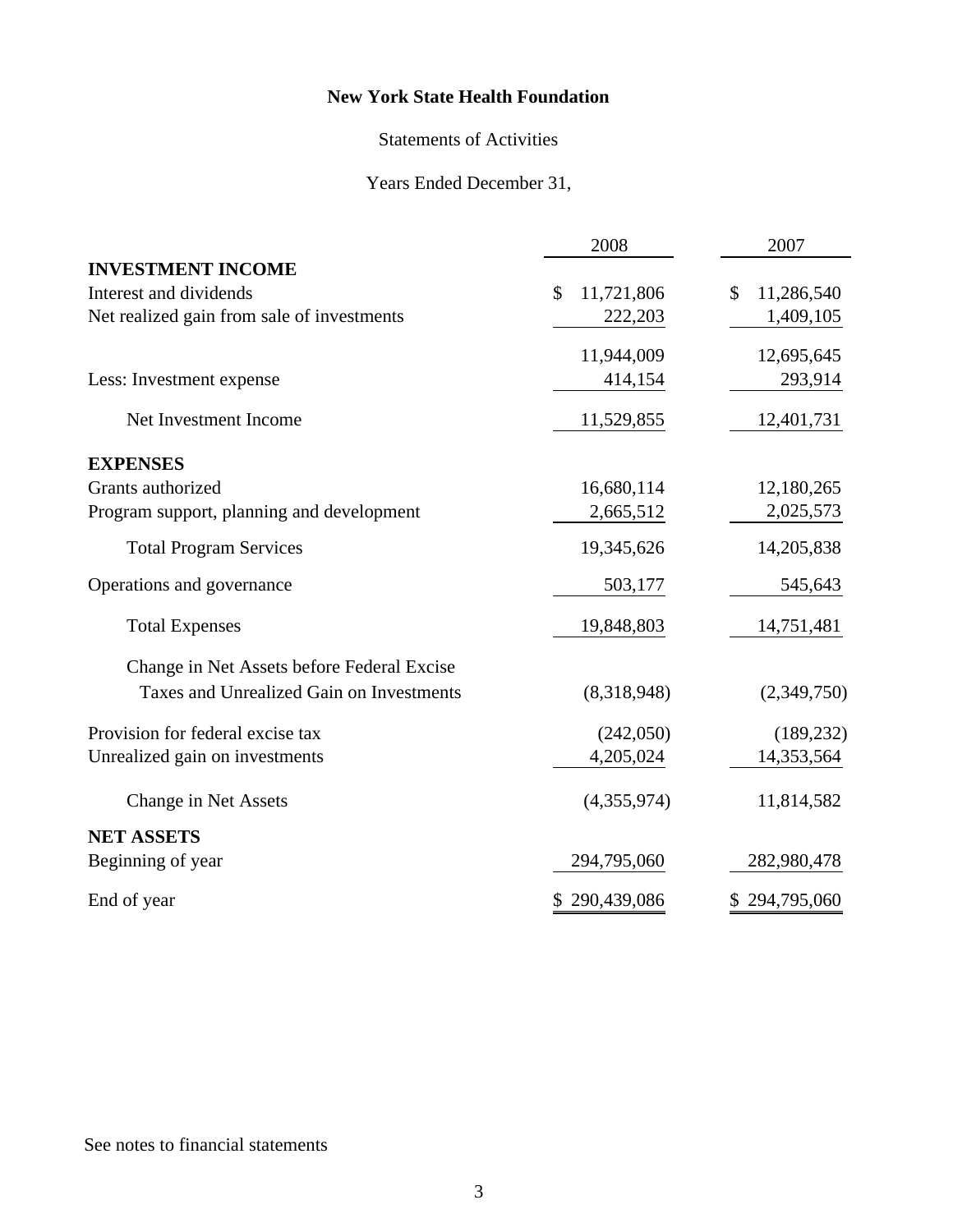## Statements of Cash Flows

Years Ended December 31,

|                                                             |    | 2008          |    | 2007           |  |
|-------------------------------------------------------------|----|---------------|----|----------------|--|
| <b>CASH FLOWS FROM OPERATING ACTIVITIES</b>                 |    |               |    |                |  |
| Change in net assets                                        | \$ | (4,355,974)   | \$ | 11,814,582     |  |
| Adjustments to reconcile change in net assets               |    |               |    |                |  |
| to net cash from operating activities                       |    |               |    |                |  |
| Depreciation                                                |    | 55,901        |    | 47,590         |  |
| Realized gains from sale of investments                     |    | (222, 203)    |    | (1,409,105)    |  |
| Unrealized gain on investments                              |    | (4,205,024)   |    | (14, 353, 564) |  |
| Federal excise tax provision on unrealized investment gains |    | 42,050        |    | 144,000        |  |
| Changes in operating assets and liabilities                 |    |               |    |                |  |
| Accrued investment income                                   |    | 821,349       |    | (1,409,116)    |  |
| Program related investment                                  |    | (1, 188, 592) |    |                |  |
| Prepaid expenses                                            |    | 56,059        |    | 2,643          |  |
| Prepaid excise tax                                          |    | 80,000        |    | (105,000)      |  |
| Accounts payable and accrued expenses                       |    | 2,764         |    | 37,374         |  |
| Grants payable, net                                         |    | 6,834,339     |    | 3,697,025      |  |
| Deferred rent                                               |    | (775)         |    | 39,928         |  |
| Federal excise tax payable                                  |    |               |    | (1,708,000)    |  |
| Net Cash From Operating Activities                          |    | (2,080,106)   |    | (3,201,643)    |  |
| <b>CASH FLOWS FROM INVESTING ACTIVITIES</b>                 |    |               |    |                |  |
| Purchase of property and equipment                          |    | (19,678)      |    | (75, 825)      |  |
| Proceeds from sale of investments                           |    | 6,329,703     |    | 13,978,283     |  |
| Purchase of investments                                     |    |               |    | (10, 140, 983) |  |
| Deposits                                                    |    |               |    | 10,750         |  |
| Net Cash From Investing Activities                          |    | 6,310,025     |    | 3,772,225      |  |
| Net Change in Cash and Cash Equivalents                     |    | 4,229,919     |    | 570,582        |  |
| <b>CASH AND CASH EQUIVALENTS</b>                            |    |               |    |                |  |
| Beginning of year                                           |    | 4,751,644     |    | 4,181,062      |  |
| End of year                                                 | \$ | 8,981,563     | \$ | 4,751,644      |  |
| SUPPLEMENTAL CASH FLOW INFORMATION                          |    |               |    |                |  |
| Federal excise taxes paid                                   | \$ | 120,000       | \$ | 1,960,000      |  |

See notes to financial statements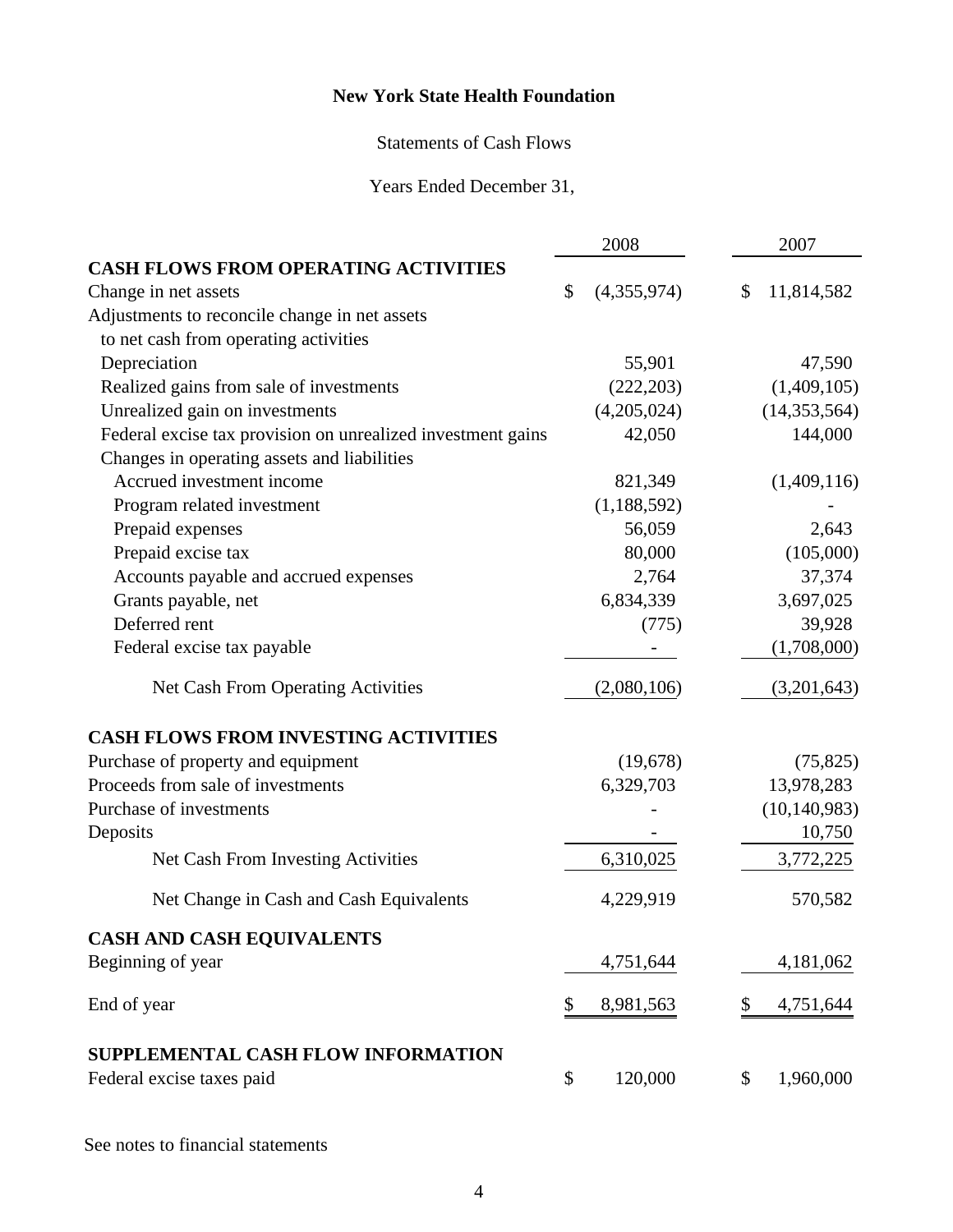Notes to Financial Statements

### **1. Organization**

New York State Health Foundation, formerly The New York Charitable Asset Foundation, (the "Foundation") is a New York not-for-profit corporation organized on October 25, 2002 under section  $501(c)(3)$  of the Internal Revenue Code to pursue tax-exempt charitable purposes. The Foundation was formed as part of the conversion of Empire HealthChoice, Inc. (doing business as Empire Blue Cross & Blue Shield) to a for-profit corporation. Pursuant to the legislation authorizing the conversion, the Foundation received five percent of the stock of WellChoice, the holding company for Empire. The Foundation provides funding and grants for the health care-related needs of residents of the State of New York ("NYS"), including without limitation, (i) expansion of access to health care by extending health insurance coverage to NYS residents who cannot afford to purchase their own coverage or who have coverage that is inadequate to meet their needs, (ii) expansion and enhancement of access to health care by augmenting and creating health care programs that deliver services to populations that are unable to access health care or that improve public health, (iii) augmentation of its other program priorities by supporting programs that inform and educate New York State residents about public health issues and empower communities to address the issues by becoming more effective at identifying and articulating health care needs and implementing solutions, and (iv) conducting any and all lawful activities which may be useful in accomplishing the foregoing purposes.

### **2. Summary of Significant Accounting Policies**

### *Basis of Presentation*

Classification of the Foundation's net assets and its income and expenses are based on the existence or absence of donor imposed restrictions. At December 31, 2008 and 2007, all net assets of the Foundation were considered to be unrestricted.

### *Use of Estimates*

The preparation of financial statements in conformity with accounting principles generally accepted in the United States of America requires the use of estimates and assumptions that affect the reported amounts of assets, liabilities and disclosures at the date of the financial statements and the reported amounts of revenues and expenses during the reporting period. Actual results could differ from those estimates.

### *Cash and Cash Equivalents*

 Cash and cash equivalents consist of checking and money market accounts The Foundation considers all highly liquid debt instruments purchased with an initial maturity of three months or less to be cash equivalents

### *Investments*

 Investments are valued at their fair values in the statement of financial position. Unrealized gains and losses are included in the statement of activities.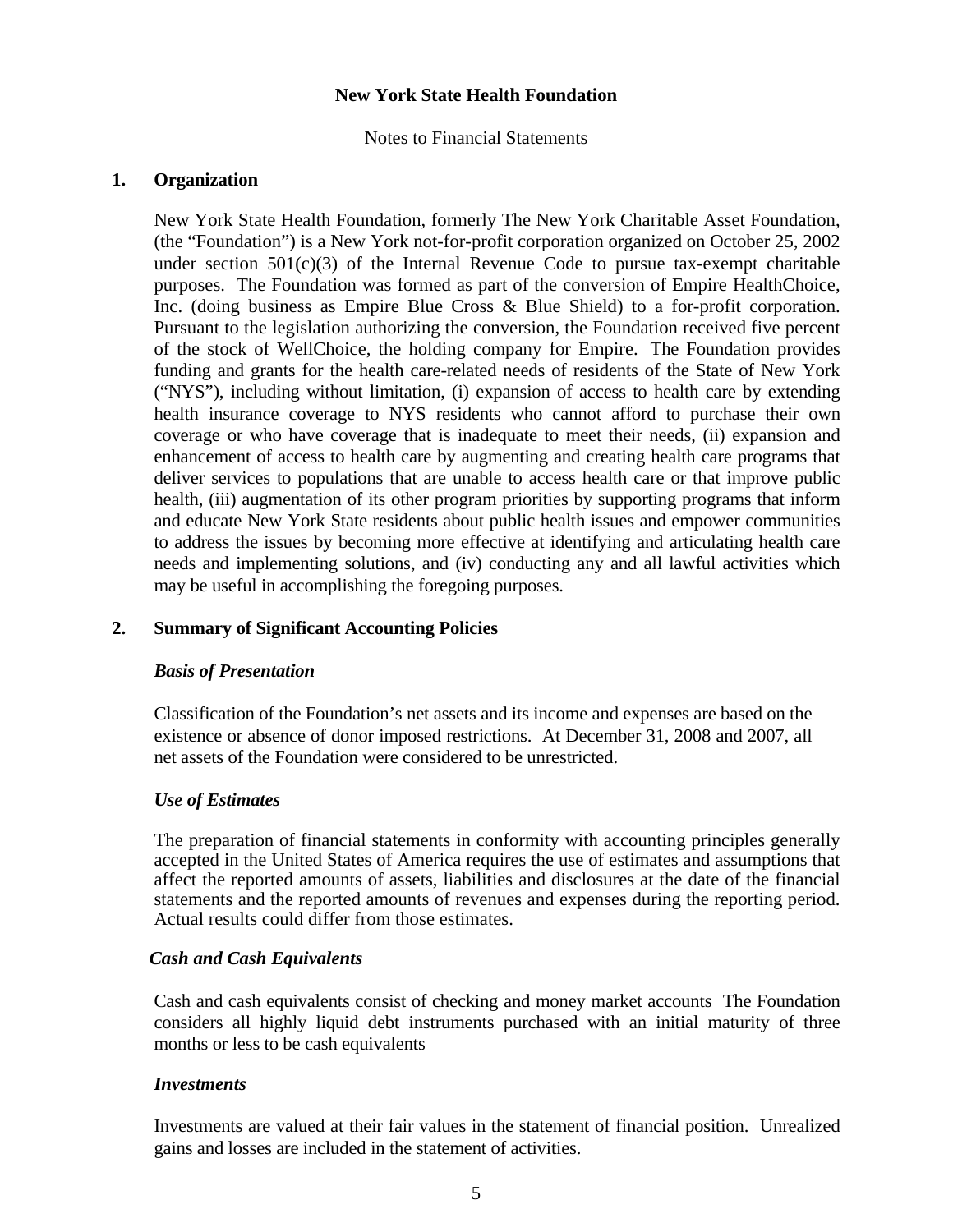Notes to Financial Statements

## **2. Summary of Significant Accounting Policies (***continued)*

## *Property and Equipment*

Property and equipment are carried at cost and are depreciated using the straight-line method over the estimated useful life of the assets.

### *Grants*

 The liability for grants and project appropriations payable is recognized when specific grants are authorized by the Board of Directors and the recipients have been notified.

## *Fair Value of Financial Instruments*

For the year ended December 31, 2008, the Foundation adopted FASB Statement of Financial Accounting Standards No. 157 Fair Value Measurements ("SFAS 157"). SFAS 157 establishes a fair value hierarchy that prioritizes inputs to valuation techniques used to measure fair value. The hierarchy gives the highest priority to unadjusted quoted prices in active markets for identical assets or liabilities (Level 1 measurements) and the lowest priority to unobservable inputs (Level 3 measurements). The three levels of the fair value hierarchy under FAS 157 are described below:

## *Level 1 Inputs*

Unadjusted quoted prices in active markets that are accessible at the measurement date for identical, unrestricted instruments;

### *Level 2 Inputs*

Quoted prices for similar instruments in active markets or quoted prices for similar instruments in markets that are not active whose inputs are observable, either directly or indirectly;

### *Level 3 Inputs*

Prices or valuations that require inputs that are both significant to the fair value and unobservable.

In certain cases, the inputs used to measure fair value may fall into different levels of the fair value hierarchy. In such cases, an investment's level within the fair value hierarchy is based on the lowest level of input that is significant to the fair value measurement.

As of and for the years ended December 31, 2008 and 2007 all of the Foundation's investments, bought, sold and held were Level 1 investments.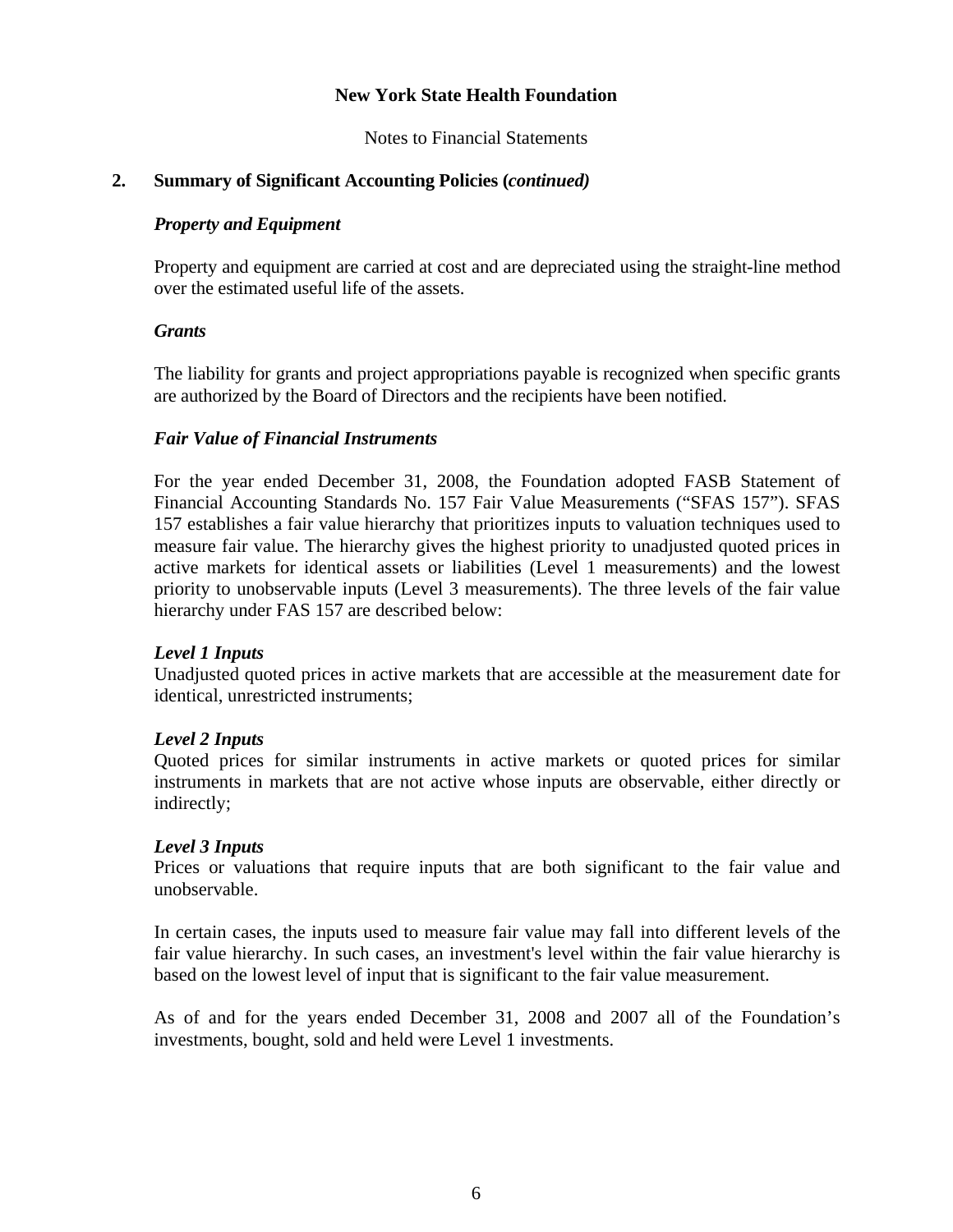Notes to Financial Statements

#### **2. Summary of Significant Accounting Policies (***continued)*

#### *Accounting for Uncertainty in Income Taxes*

The Foundation's current accounting policy is to provide liabilities for uncertain tax positions when a liability is probable and estimable. Management is not aware of any violation of its tax status as an organization exempt from income taxes, nor of any exposure to unrelated business income.

#### **3. Concentrations of Credit Risk**

 The Foundation's financial instruments that are potentially exposed to concentration of credit risk consist of cash, cash equivalents and investments. The Foundation places its cash and cash equivalents with quality financial institutions. The Foundation invests in corporate stocks and bonds of financially strong companies. At times, cash balances may be in excess of FDIC insurance limit. The Foundation routinely assesses the financial strength of its cash, cash equivalents and investment portfolio. As a consequence, concentrations of credit risk are limited.

#### **4. Property and Equipment**

Property and equipment consists of the following as of December 31, 2008 and 2007:

|                                | 2008 |         | 2007          |  |
|--------------------------------|------|---------|---------------|--|
| Furniture and equipment        | \$   | 239,074 | \$<br>221,786 |  |
| Leasehold Improvements         |      | 39,890  | 37,500        |  |
|                                |      | 278,964 | 259,286       |  |
| Less: accumulated depreciation |      | 104,933 | 49,032        |  |
|                                | \$   | 174,031 | 210,254       |  |

#### **5. Investments**

Investments at December 31, 2008 and 2007 consist of the following:

|                        | 2008          | 2007          |  |
|------------------------|---------------|---------------|--|
|                        |               |               |  |
| Index Funds            | \$52,756,836  | \$87,987,300  |  |
| <b>Bond Funds -ETF</b> | 240,182,620   | 206,854,632   |  |
|                        | \$292,939,456 | \$294,841,932 |  |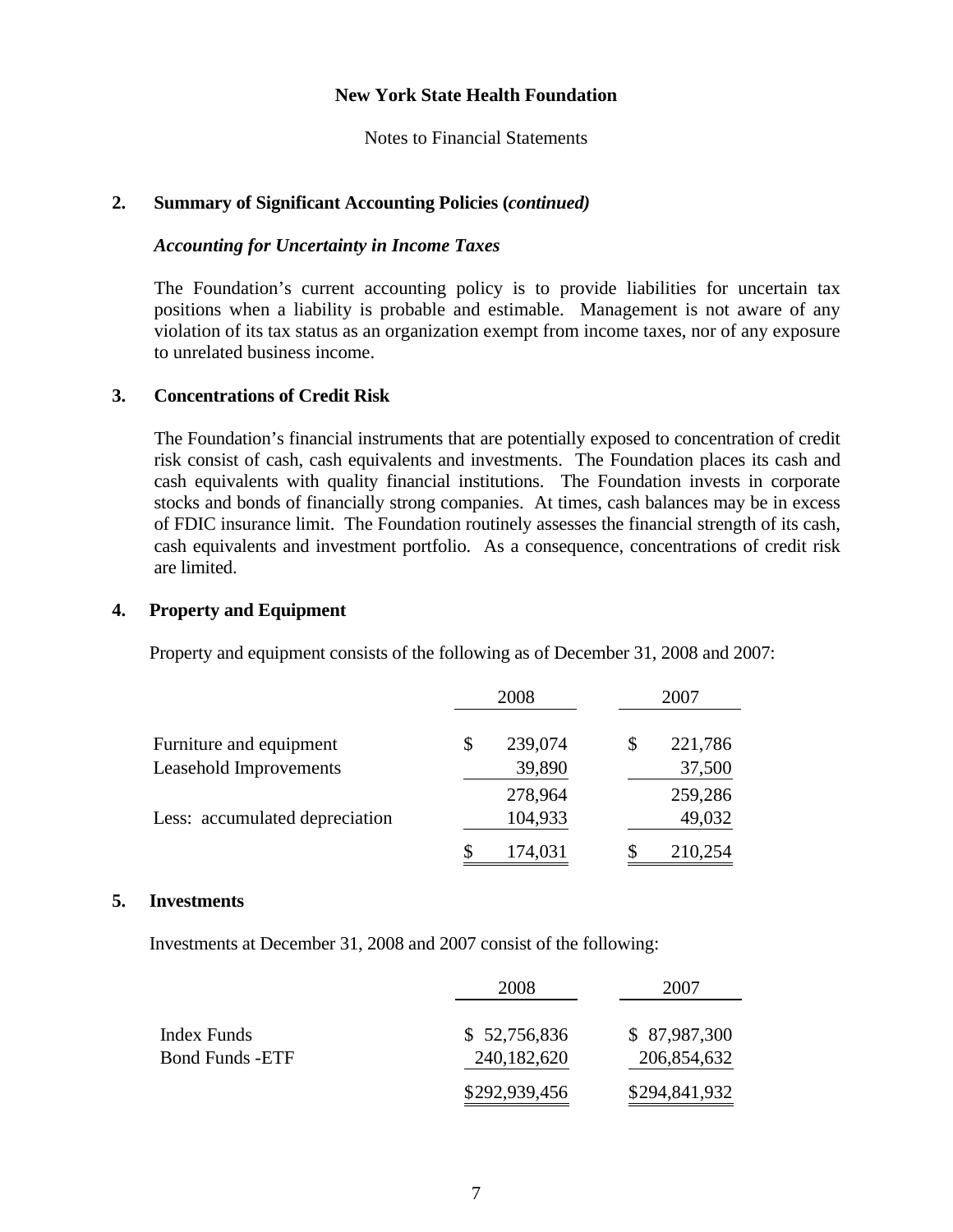Notes to Financial Statements

#### **6. Program Related Investments (PRIs)**

During 2008, the Foundation made loans to two charitable organizations in total \$1,188,592 to assist in program related activities. PRIs, defined in IRC 4944(c), have a primary purpose of advancing the mission of the Foundation without a significant purpose of the production of income or the appreciation of property. PRIs are treated as charitable distributions on Internal Revenue Service form 990-PF, the tax and information return filed by private foundations for minimum-distribution requirement purposes.

#### **7. Federal Excise Tax**

The Foundation is exempt from Federal income taxes under Section  $501(c)(3)$  and  $509(a)$  of the Internal Revenue Code and has been further classified as a "private foundation." The Foundation is subject to an excise tax on its net investment income.

 Excise taxes consist of two components: current taxes based upon net investment income and deferred taxes which arise from the difference between the tax cost of the investments and the fair market value. For the year ended December 31 Federal excise tax expense consisted of the following:

|                     | 2008                    |    | 2007              |  |
|---------------------|-------------------------|----|-------------------|--|
| Current<br>Deferred | \$<br>200,000<br>42,050 | \$ | 45,232<br>144,000 |  |
|                     | \$<br>242,050           |    | 189,232           |  |

#### **8. Grants Payable**

 The Foundation has entered into grant commitments with certain organizations. Payments to these organizations at December 31, 2008 and 2007 are to be made as follows:

|                              | 2008           | 2007            |
|------------------------------|----------------|-----------------|
| Less than one year           | 8,177,881<br>S | 5,297,821<br>\$ |
| One to three years           | 5,428,522      | 1,399,262       |
|                              | 13,606,403     | 6,697,083       |
| Less: present value discount | 176,427        | 101,446         |
| Grants payable, net          | 13,429,976     | 6,595,637       |

 To reflect the time value of money, grants payable as of December 31, 2008 and 2007 were discounted to their present value using the prime rate of 3.25% and 7.25%, respectively.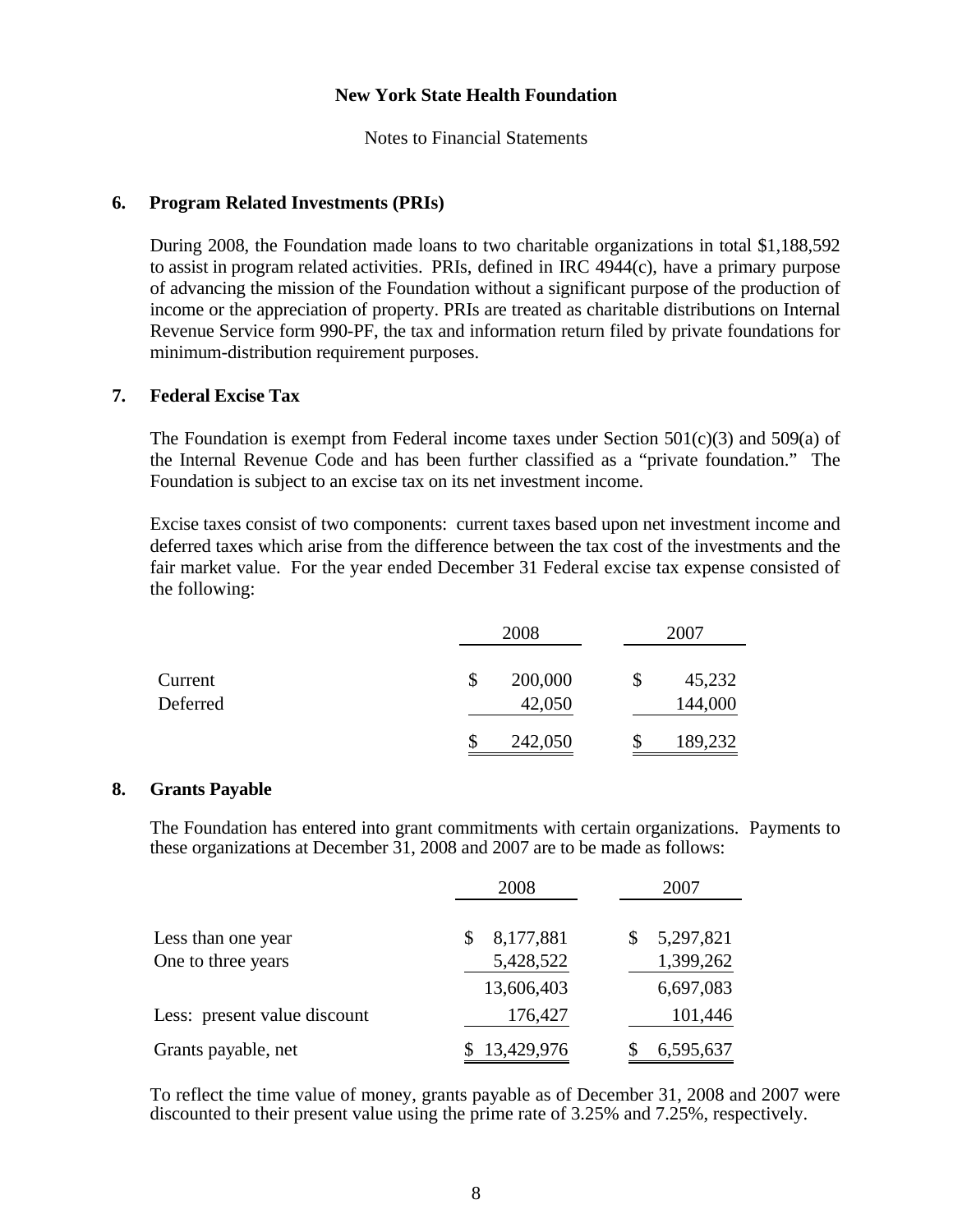Notes to Financial Statements

#### **9. Retirement Plan**

The Foundation maintains a 403(b) defined contribution plan, which covers all employees. The Foundation matched employee contributions up to 6% of their annual salary in 2008 and 5% in 2007. The Foundation made contributions totaling \$65,170 and \$28,677 to the plan for 2008 and 2007, respectively.

#### **10. Commitments**

 The Foundation has a lease agreement for its current New York City office space that expires in 2012. In connection with the lease, the Foundation gave the landlord a deposit of \$54,842. The future minimum rental payments under this lease agreement are:

|      | \$<br>746,240 |
|------|---------------|
| 2012 | 41,022        |
| 2011 | 240,512       |
| 2010 | 235,028       |
| 2009 | 229,678       |

Rent expense totaled \$229,229 and \$216,556 for 2008 and 2007, respectively.

## **11. Risks and Uncertainties**

 The credit and liquidity crisis in the United States continues to have substantial volatility in the global financial markets. Consequently, the value of the Foundation's individual investments have and will fluctuate in response to changing market conditions. The amount of losses, if any, that will be recognized in subsequent periods, cannot be determined.

#### **12. Subsequent Event**

 Subsequent to year end the Foundation suffered an estimated loss of approximately \$200,000 due to fire damage. While the exact amount of the loss is not currently determinable, the Foundation expects to recover most of the value through insurance proceeds. As of the date of this report the Foundation received \$75,000 of insurance proceeds.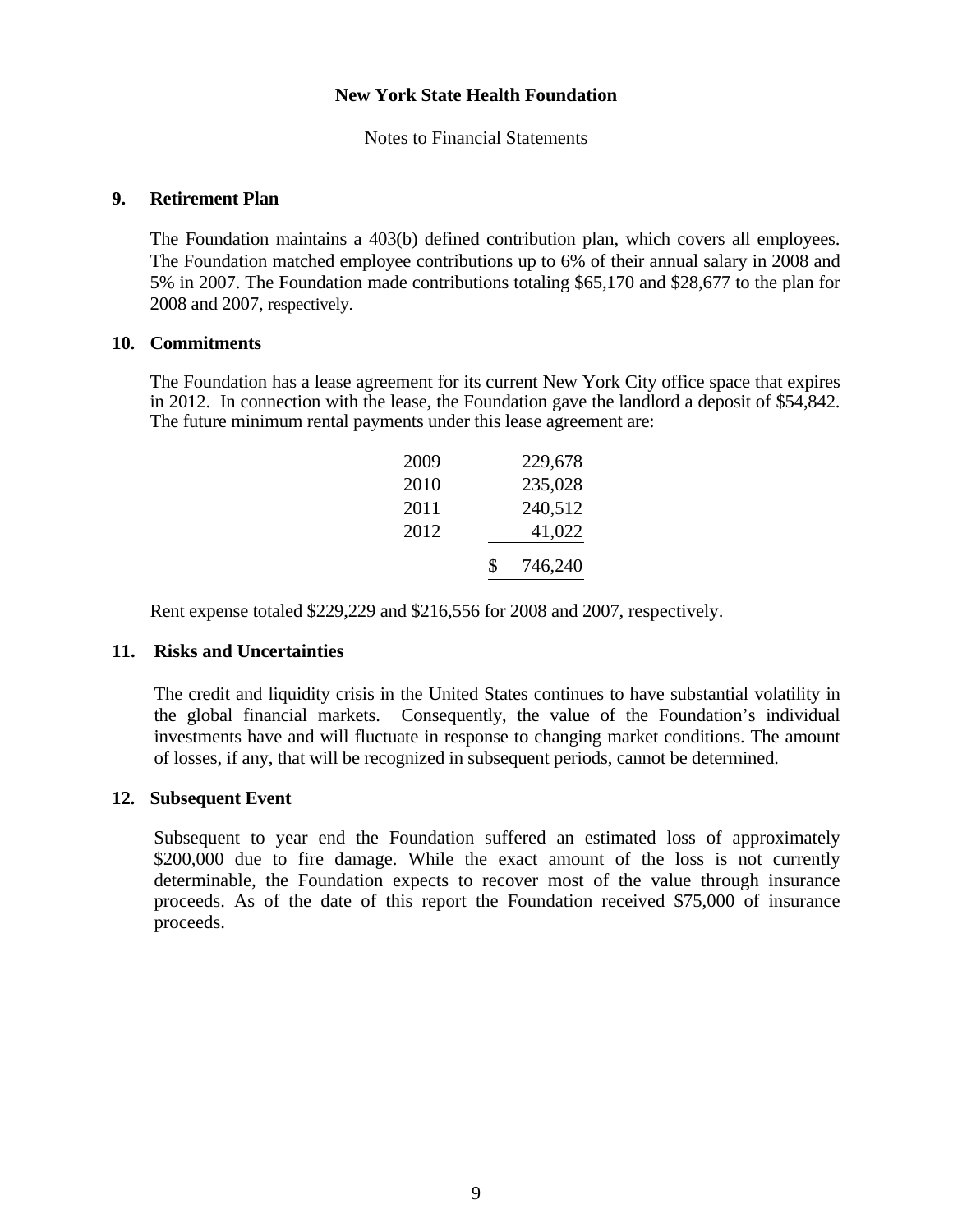Supplemental Information

December 31, 2008